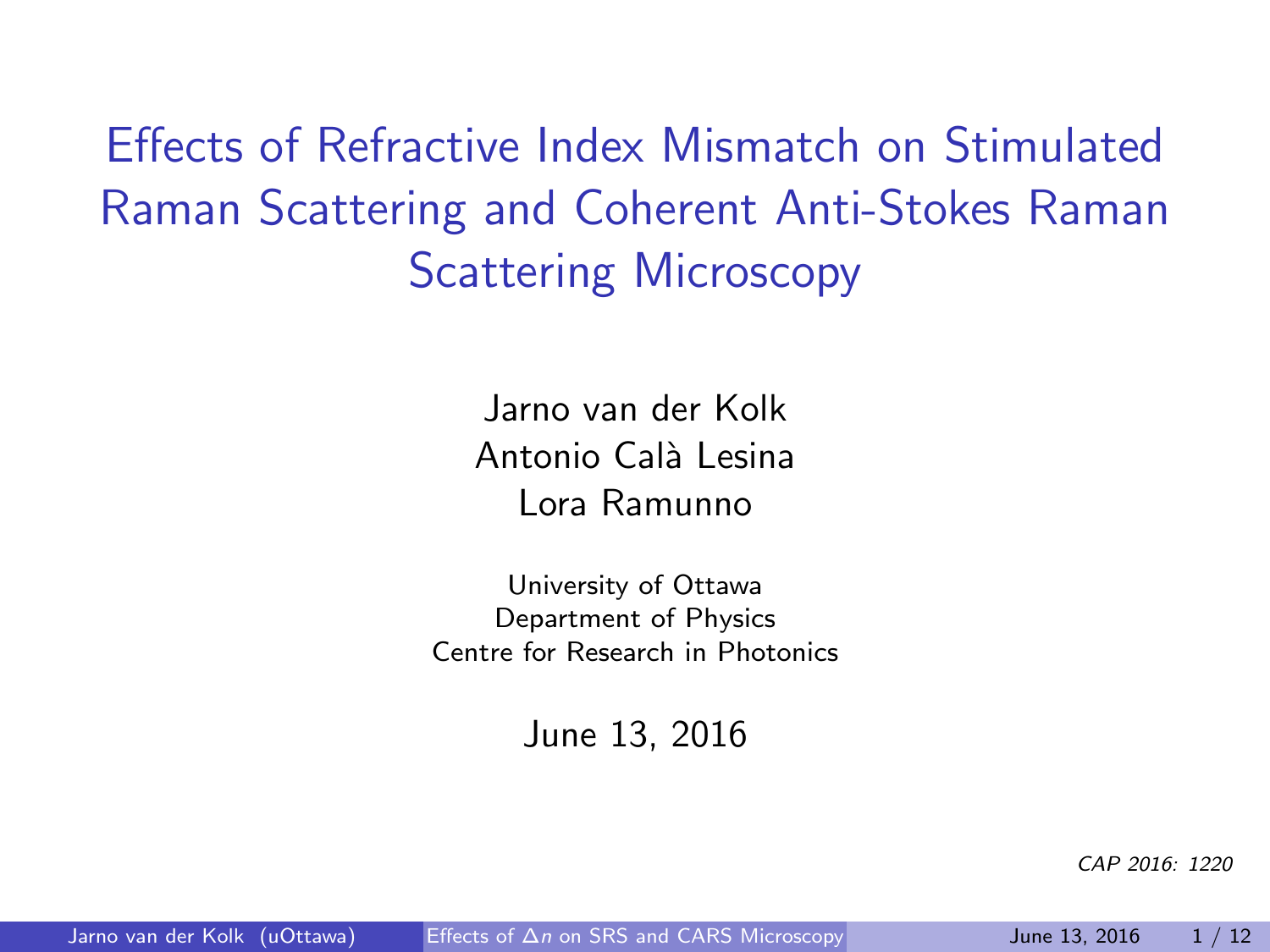### Stimulated Raman Scattering Microscopy



White bar = 20  $\mu$ m, combined SRS image of mouse ear skin with proteins (red) and lipids (green) (Purple is blood from two photon absorption)

#### • No dyes **Chemically specific**

[\[1\]](#page-16-0)Lu, F.-K. et al. Multicolor stimulated Raman scattering microscopy. Molecular Physics 110, 1927–1932 (2012).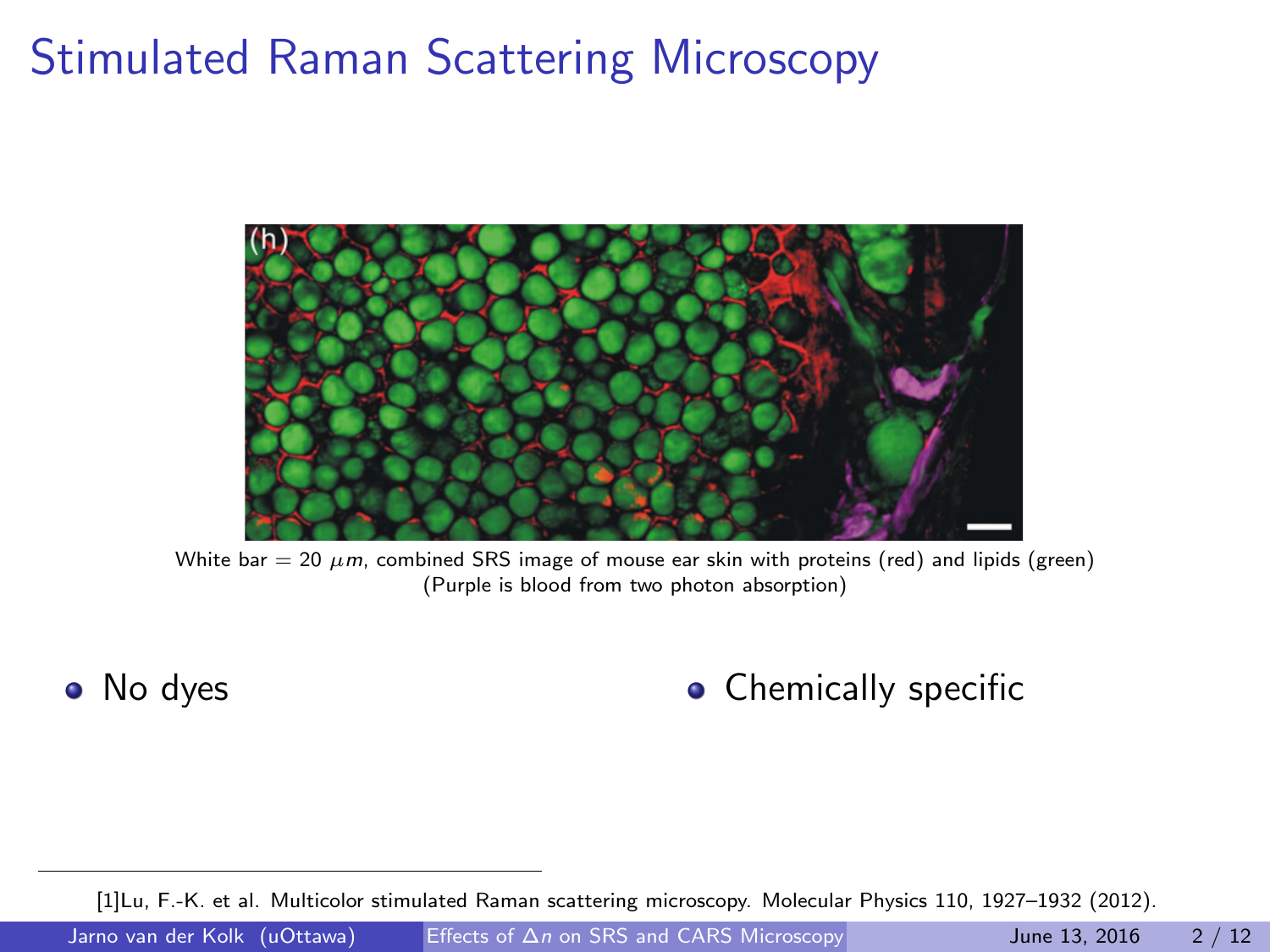### SRS and CARS

Processes of

- Coherent Anti-Stokes Raman Scattering (CARS)
- Stimulated Raman Scattering (SRS)

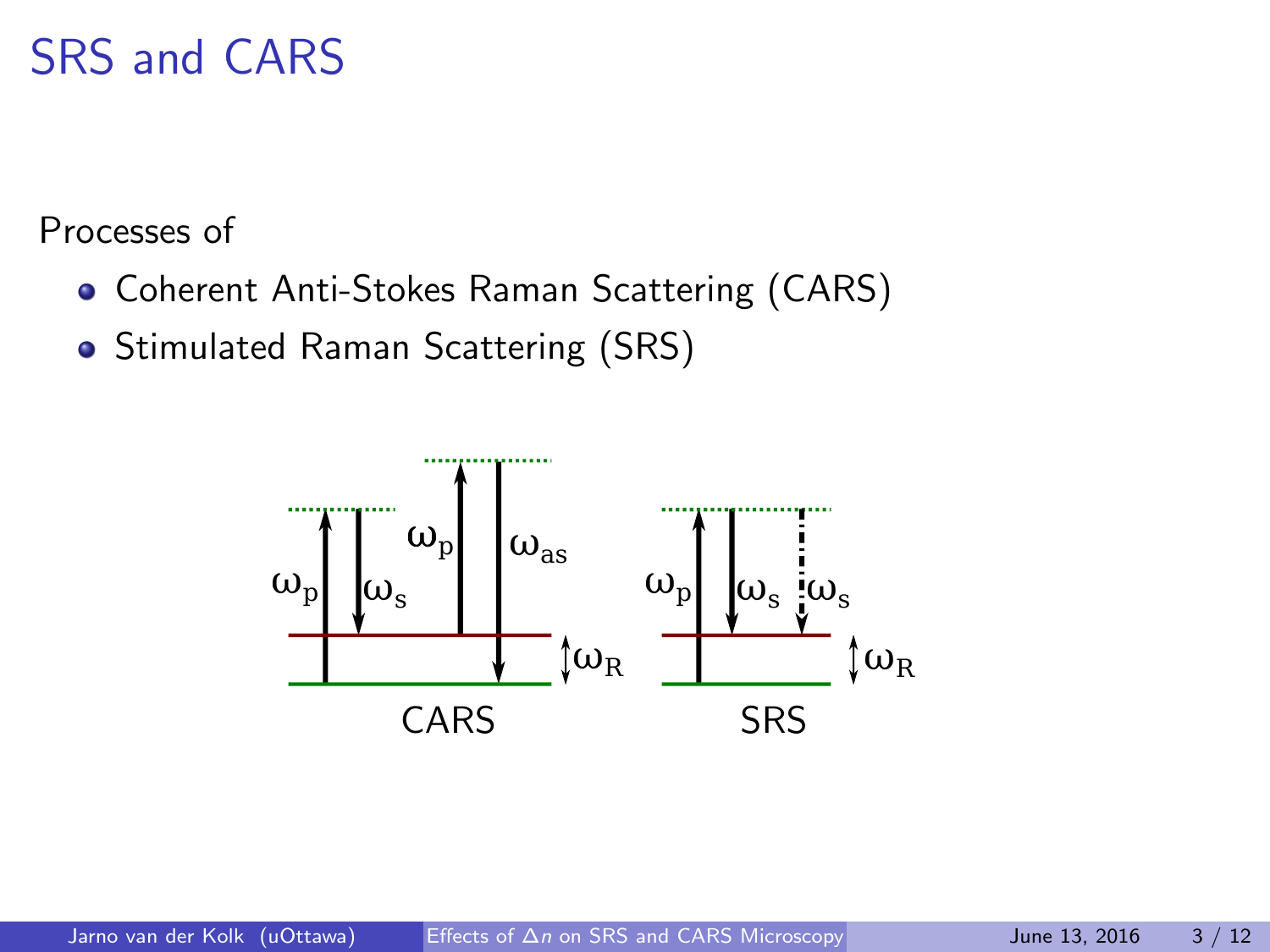### Computational electrodynamics



Using Finite-Difference Time-Domain simulations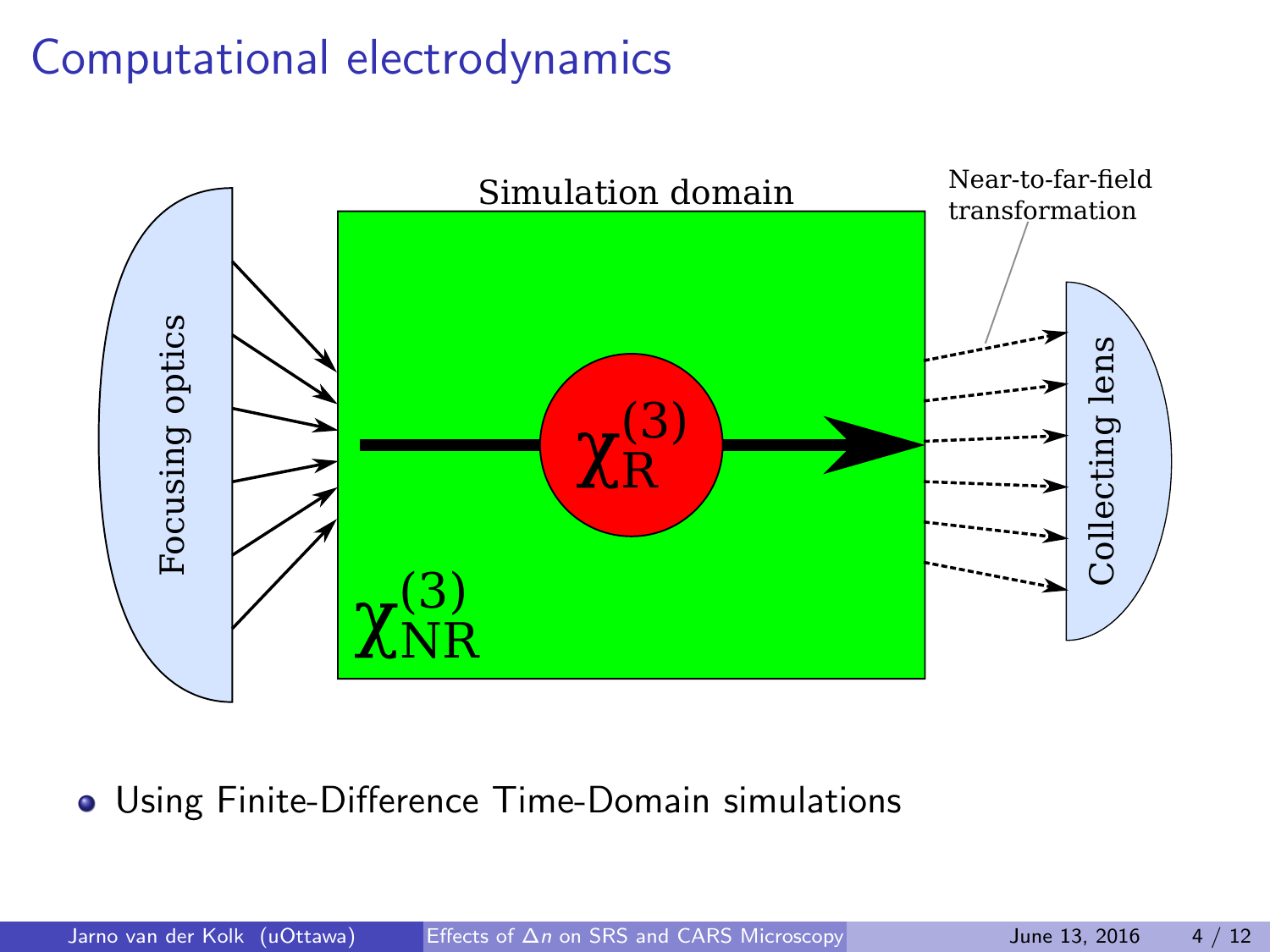### Single spherical object in a focused laser beam



#### Simulation of input pump beam field distribution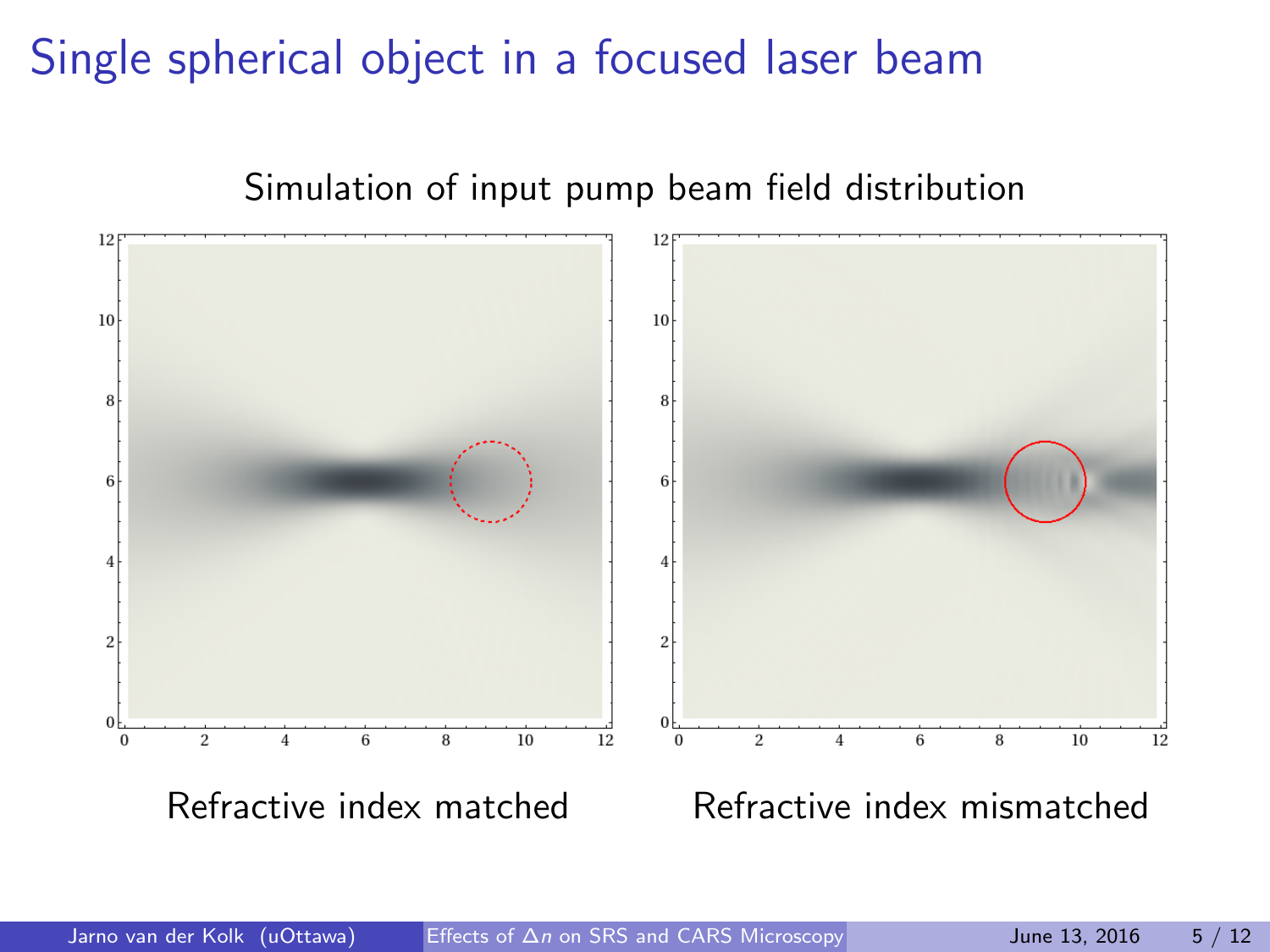### AM-SRS signal for oil droplet in water

Refractive index mismatched

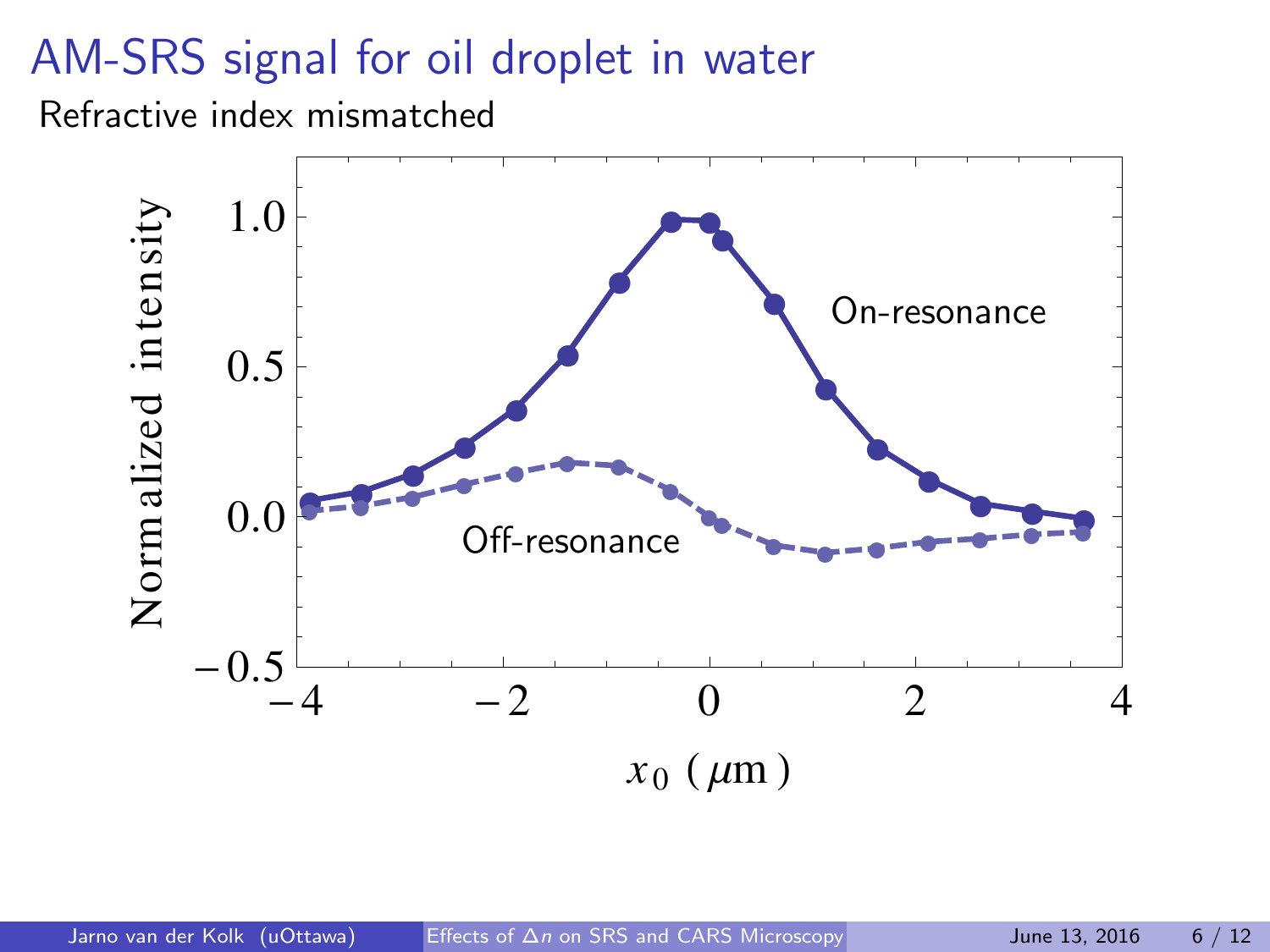## AM-SRS signal for oil droplet in water

Refractive index mismatched



 $\Delta$ *n* causes signal, not  $\Delta\chi^{(3)}$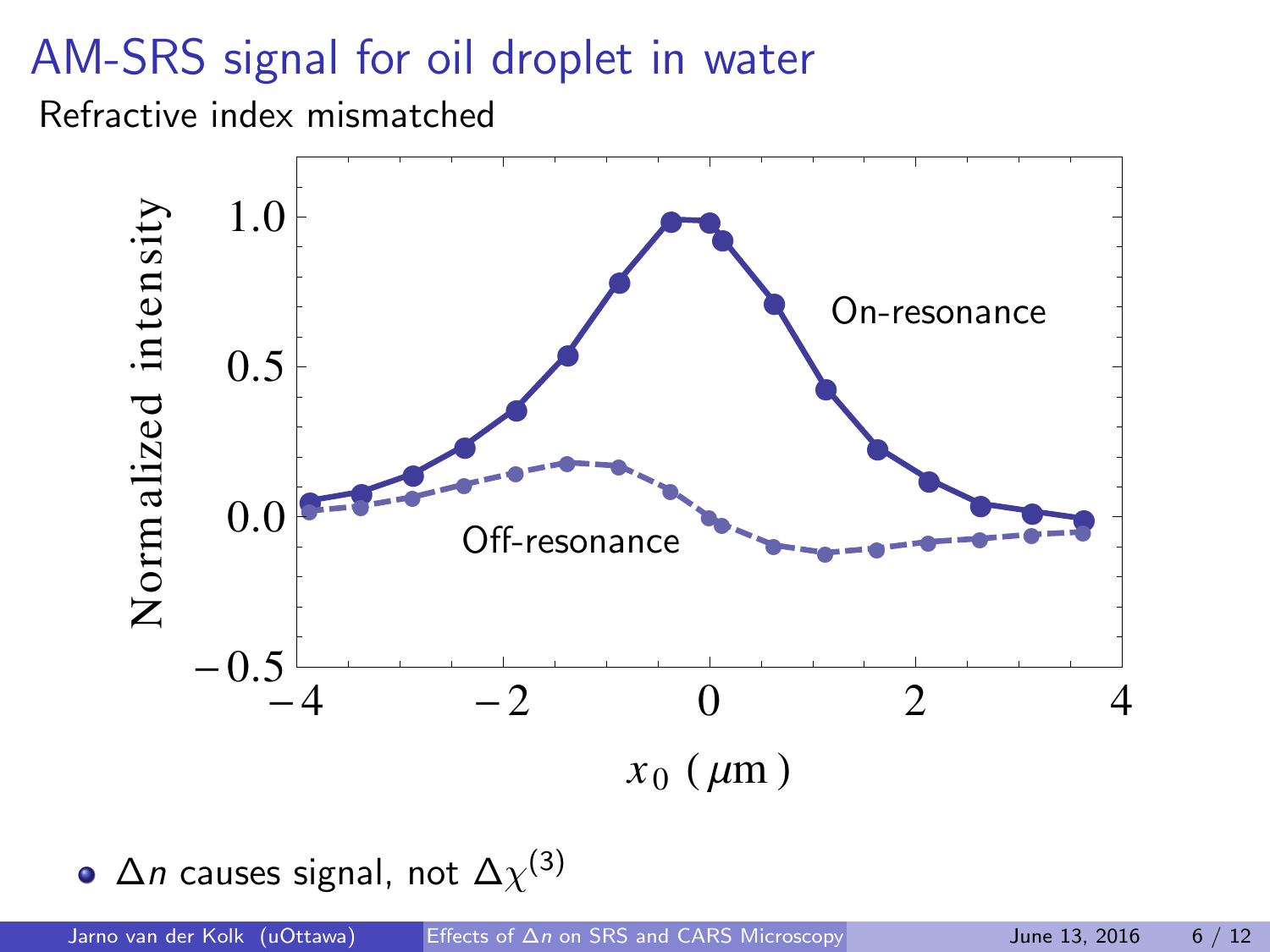#### Two spherical objects in a focused laser beam



#### Simulation of input pump beam field distribution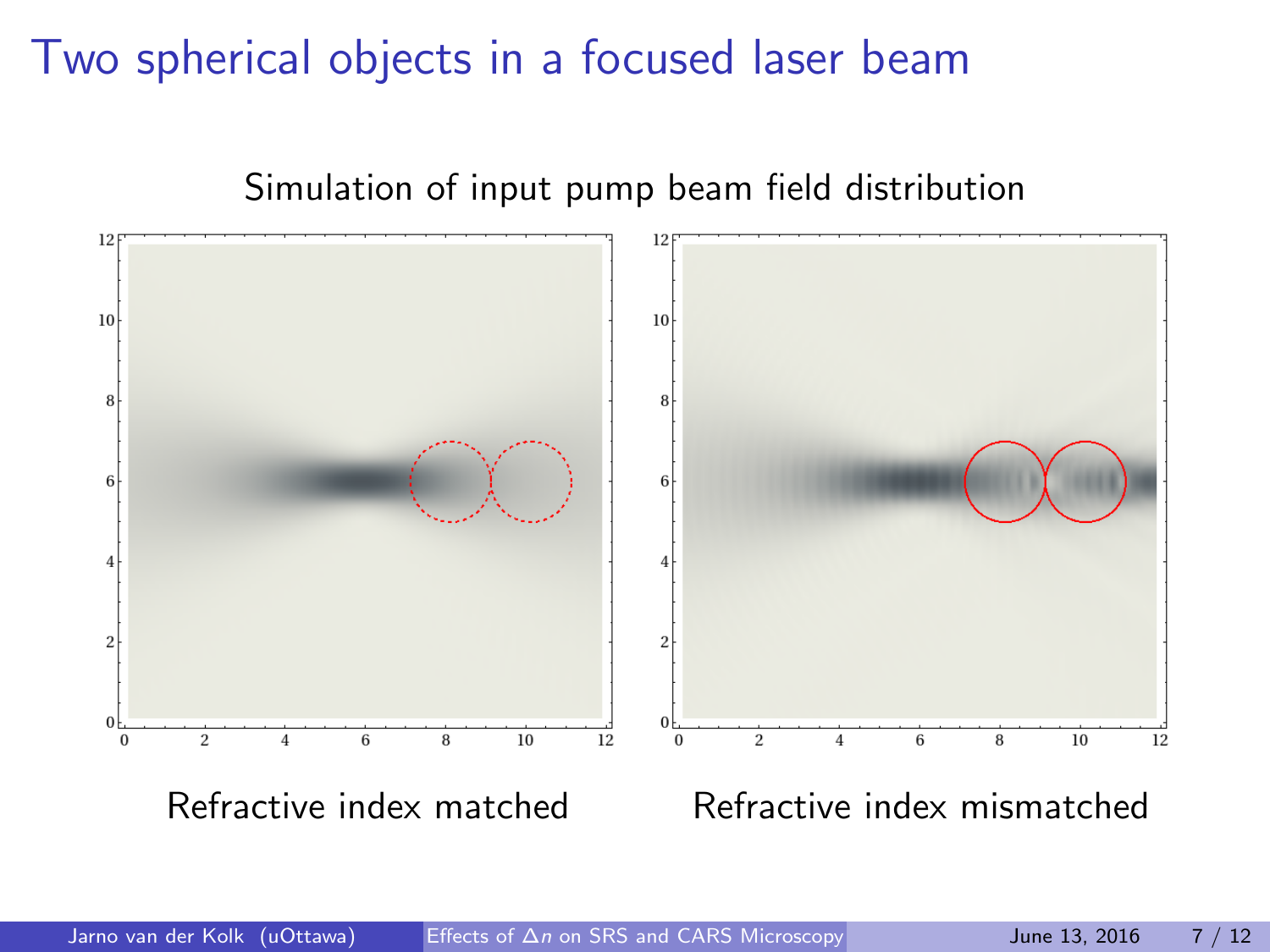#### CARS for two resonant spherical objects



• Microlensing effect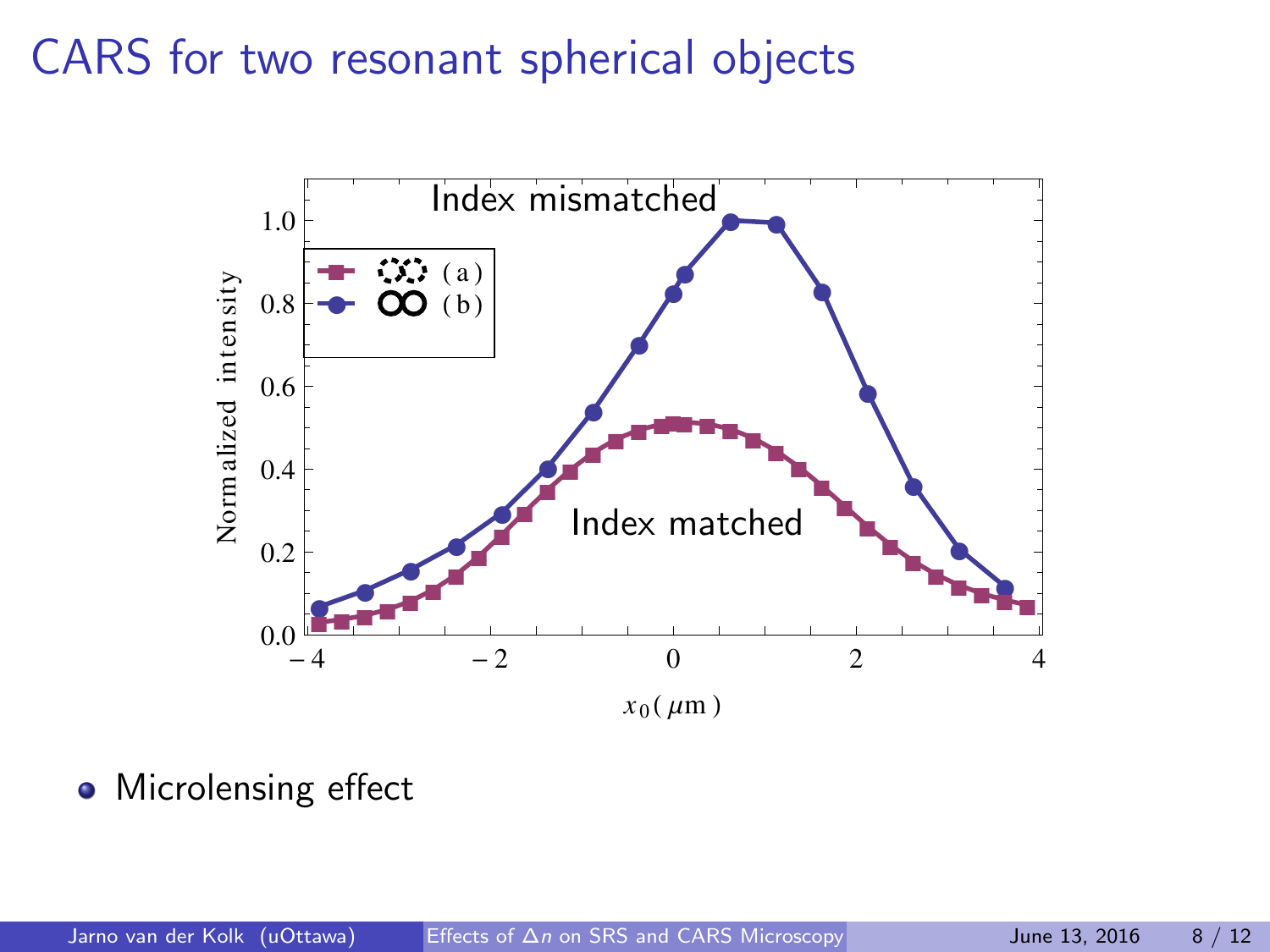### Effect of object shape



#### Simulation of input pump beam field distribution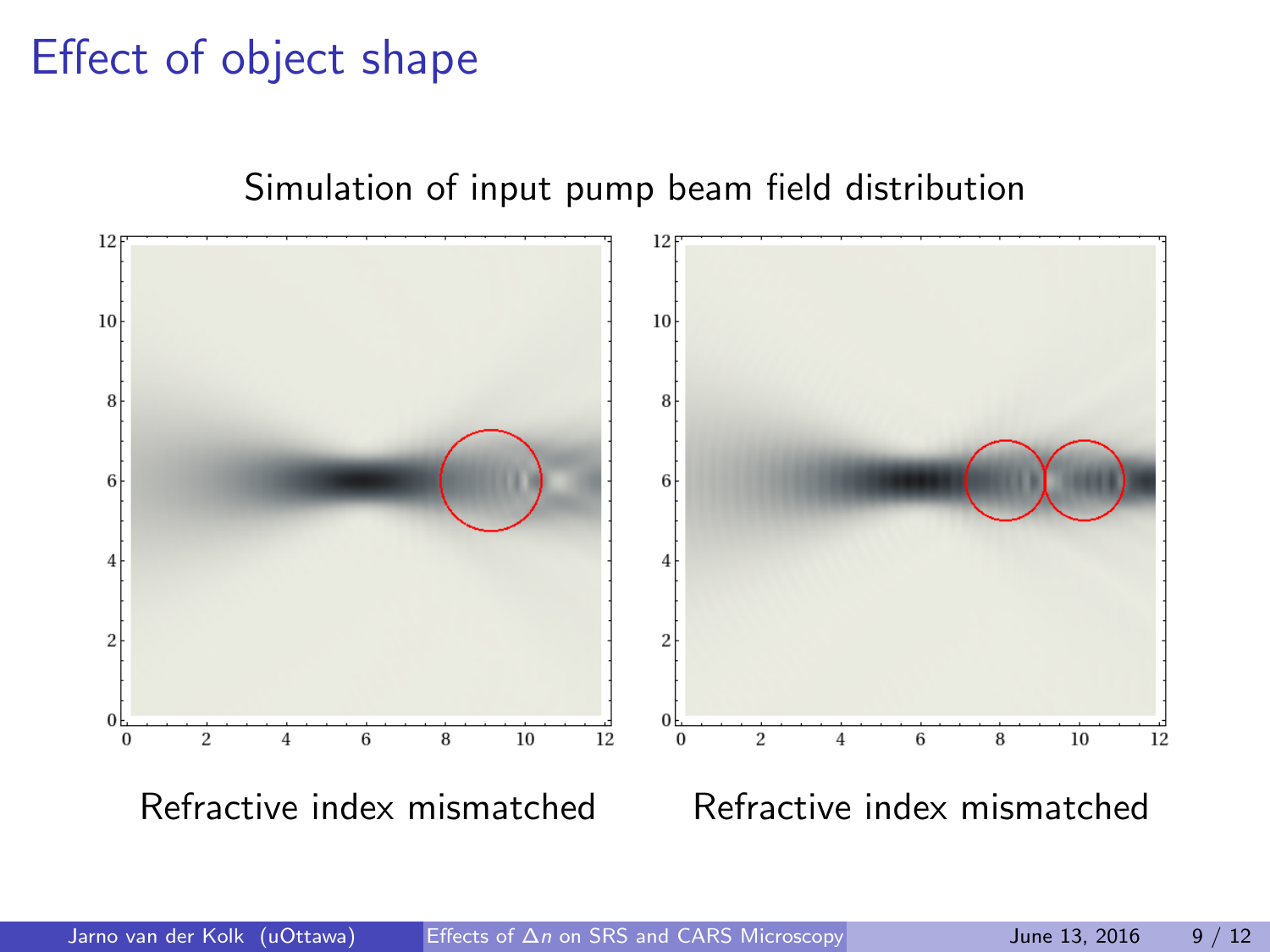#### Effect of resonant object shape on SRS/CARS



Both cases index mismatched

 $x_0$  ( $\mu$ m)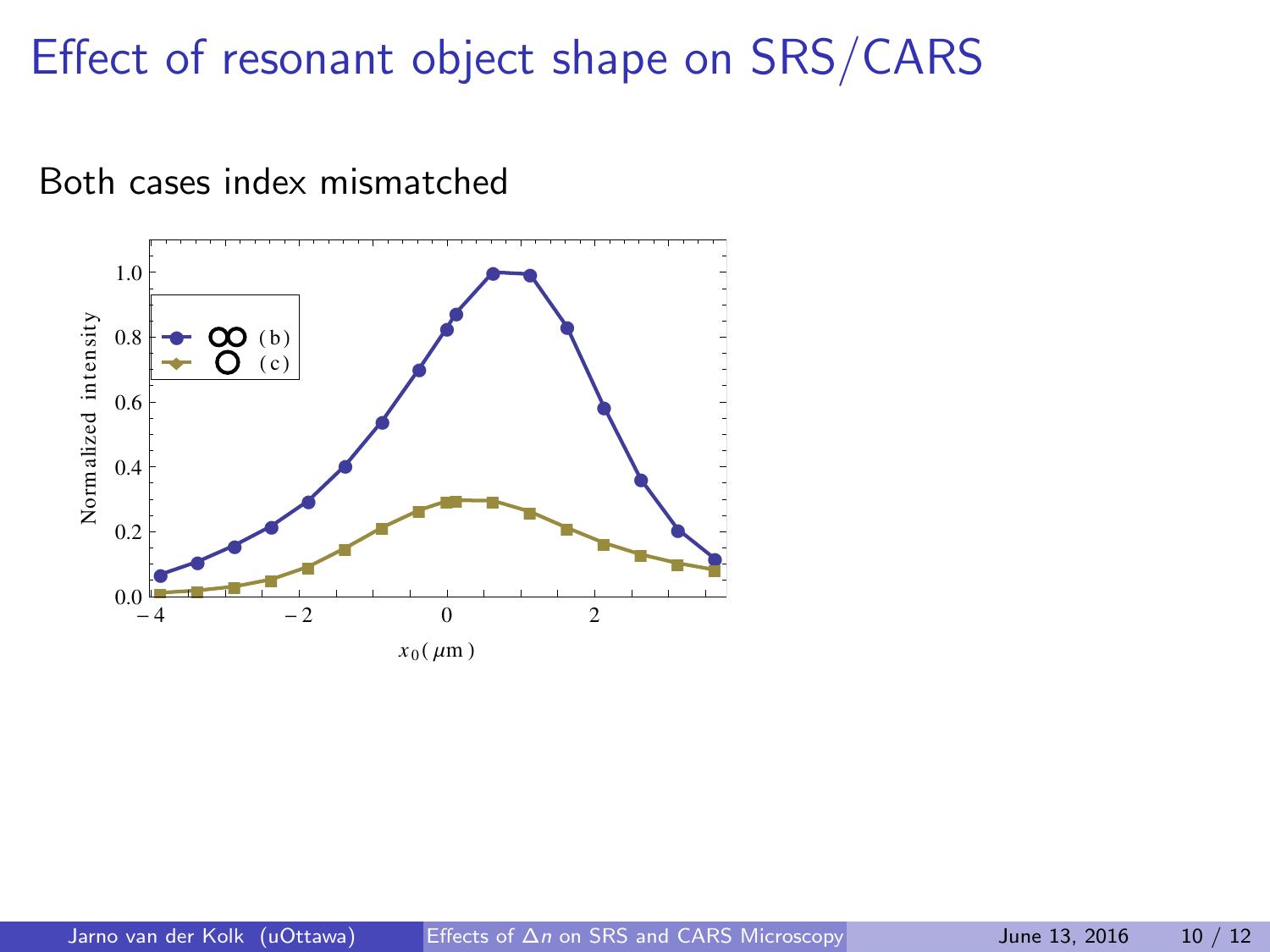### Effect of resonant object shape on SRS/CARS



Both cases index mismatched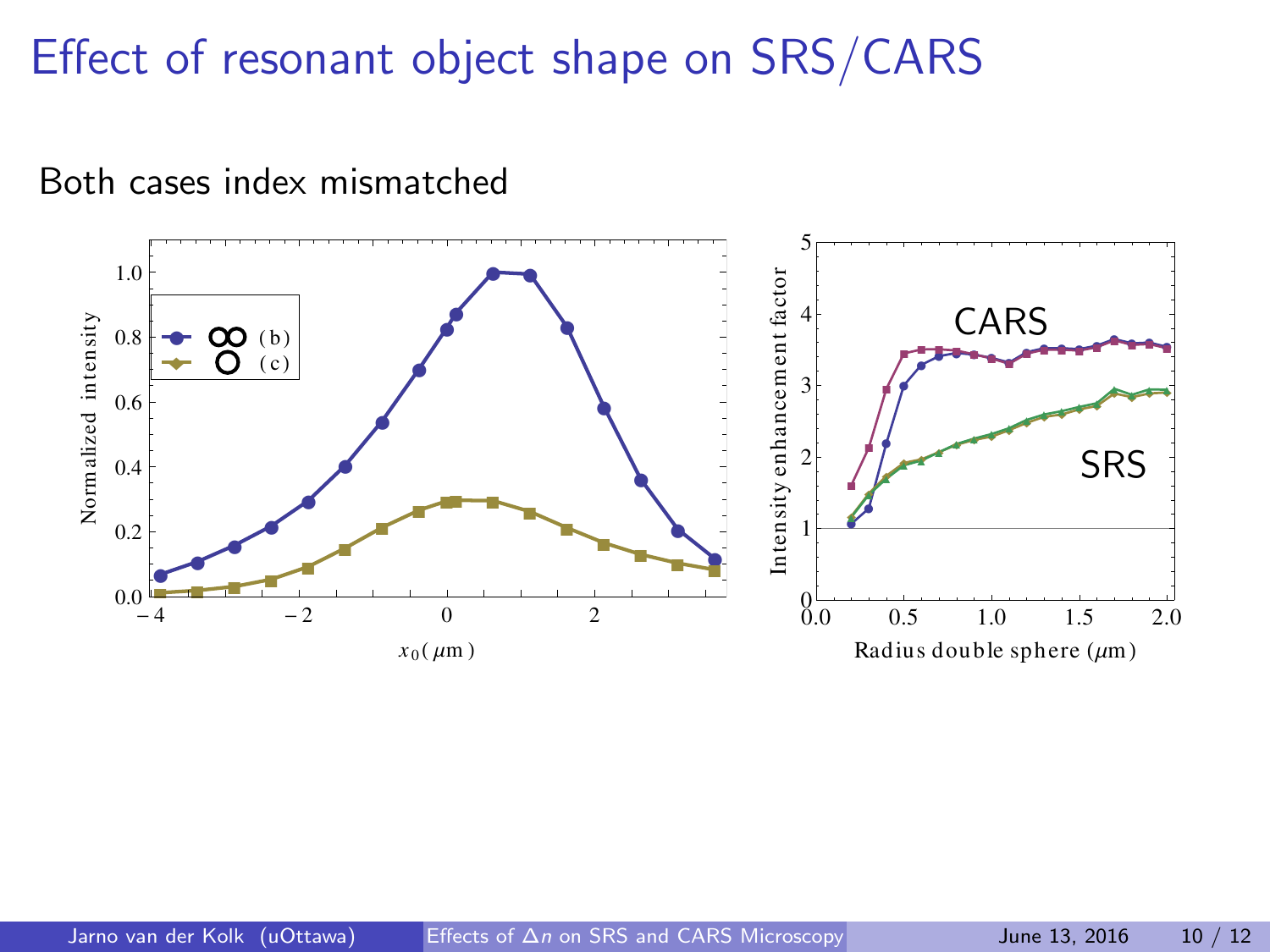### Effect of resonant object shape on SRS/CARS



Both cases index mismatched

#### **•** Effect remains when separating spheres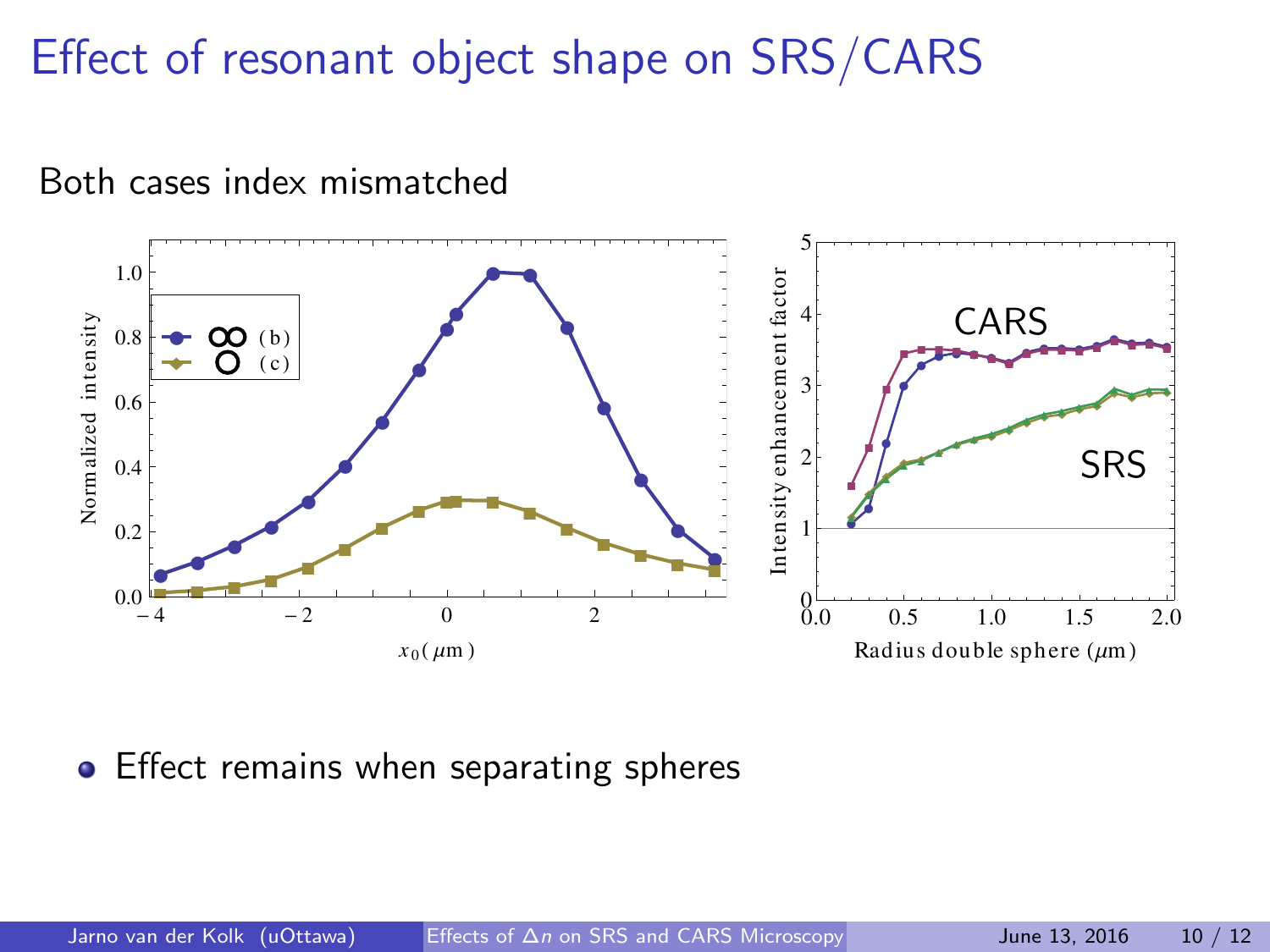#### Conclusion

Shape in the linear index of refraction can

- o create off-resonant signals (can be avoided using FM or hyperspectral techniques),
- change perceived position of object in CARS/SRS image (cannot be avoided),
- measured molecular density in CARS/SRS image increased up to several times (cannot be avoided)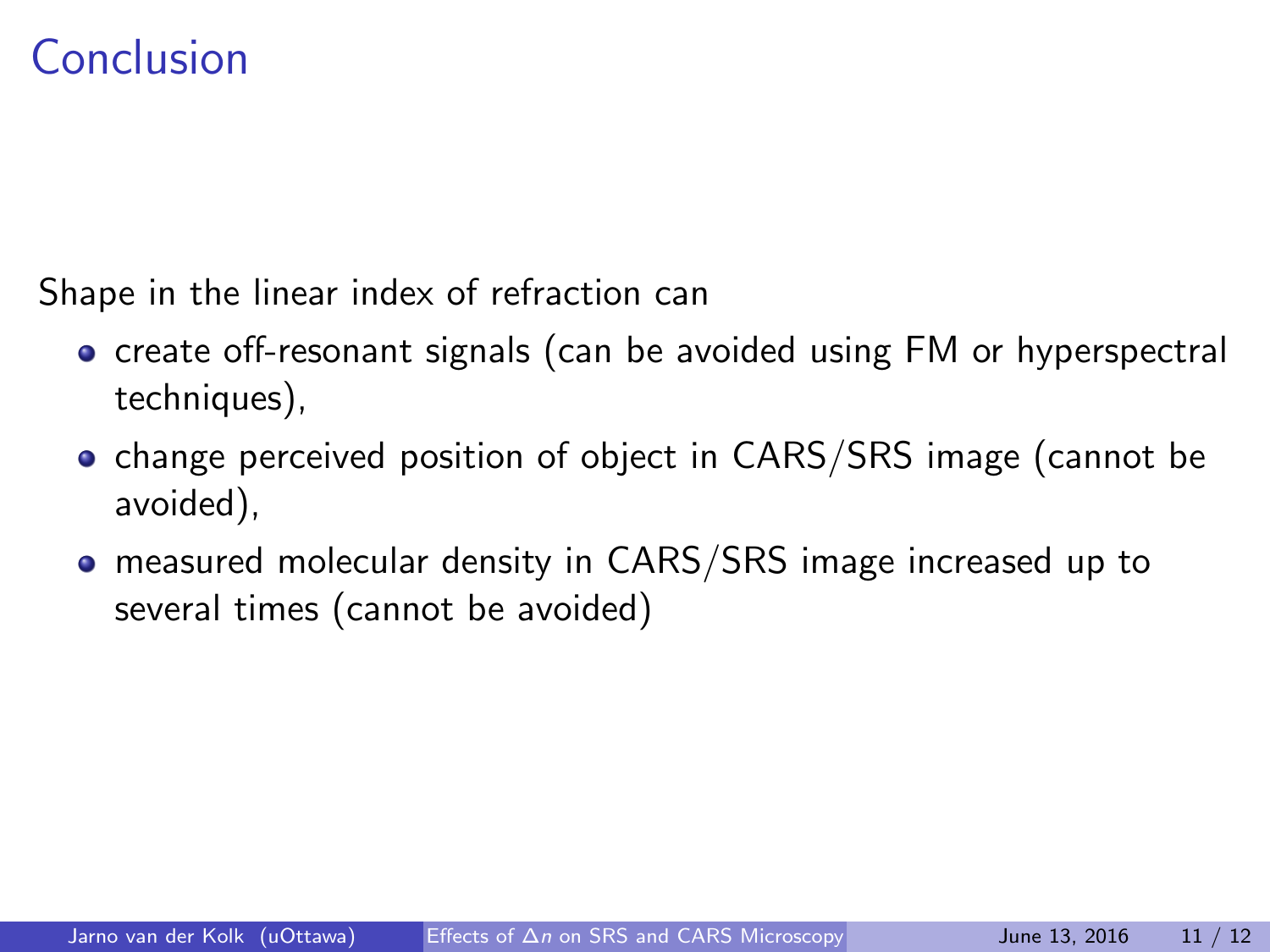Thanks

# Thank you for your attention

Research was supported by

- Natural Sciences and Engineering Research Council (NSERC)
- Canada Research Chairs (CRC)
- **•** Southern Ontario Smart Computing Innovation Platform (SOSCIP)
- Canadian Foundation for Innovation (CFI)
- **Ministry of Research and Innovation Ontario**
- Compute Canada (Sharcnet)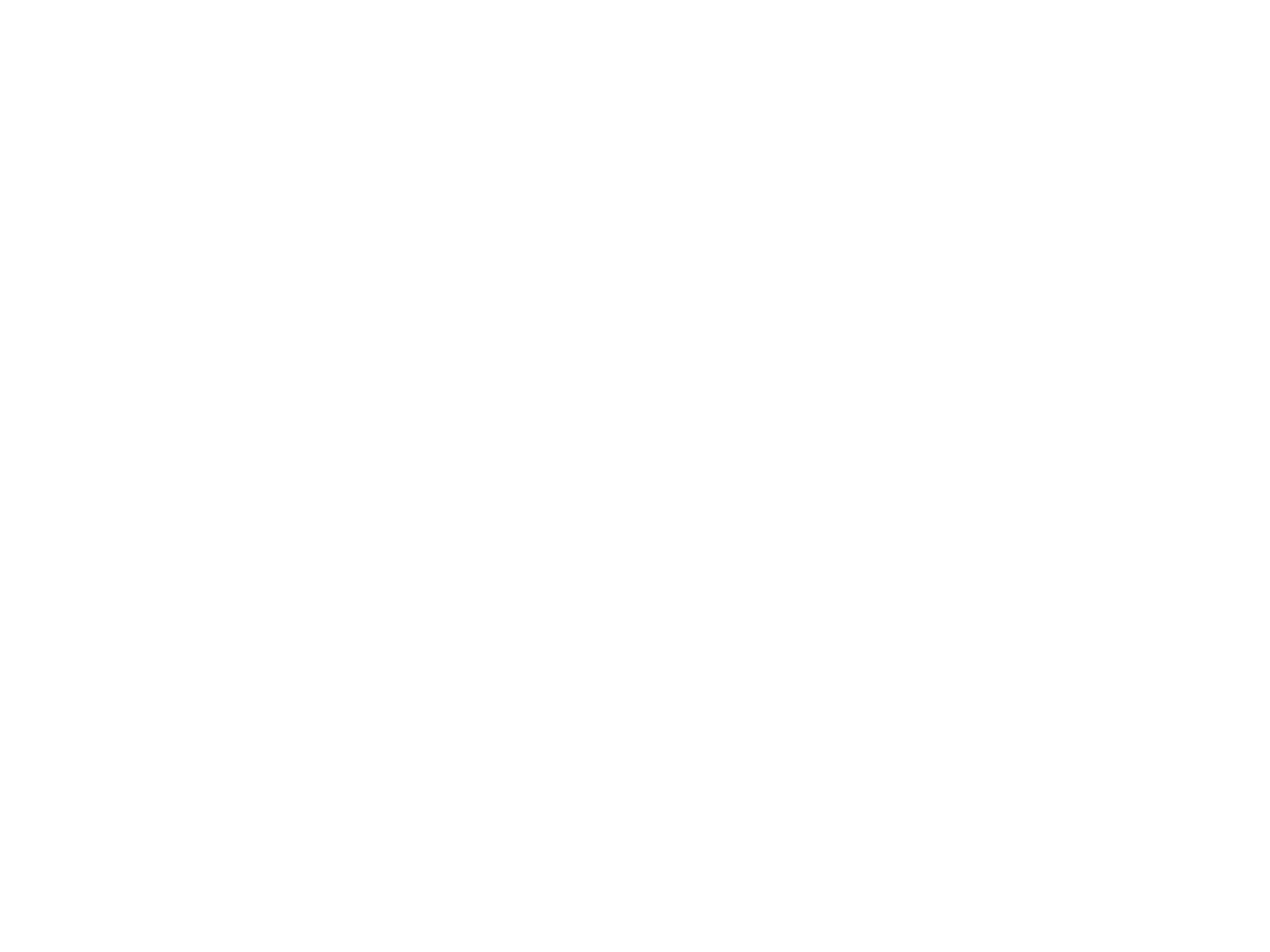### <span id="page-16-0"></span>**Bibliography**

#### Fa-Ke Lu, Minbiao Ji, Dan Fu, Xiaohui Ni, Christian W. Freudiger, Gary Holtom, and X. Sunney Xie.

<span id="page-16-1"></span>Multicolor stimulated raman scattering microscopy. Molecular Physics, 110(15-16):1927–1932, 2012.

Allen Taflove.

Computational electrodynamics: the finite-difference time-domain method. Artech House, Boston, 1995.

#### Isaac Freund, Moshe Deutsch, and Aaron Sprecher. 品

Connective tissue polarity. Optical second-harmonic microscopy, crossed-beam summation, and small-angle scattering in rat-tail tendon. Biophysical journal, 50(4):693–712, 1986.

<span id="page-16-2"></span>B. G. Saar, C. W. Freudiger, J. Reichman, C. M. Stanley, G. R. Holtom, and X. S. E. Xie. Video-Rate Molecular Imaging in Vivo with Stimulated Raman Scattering. Science, 330(6009):1368–1370, December 2010.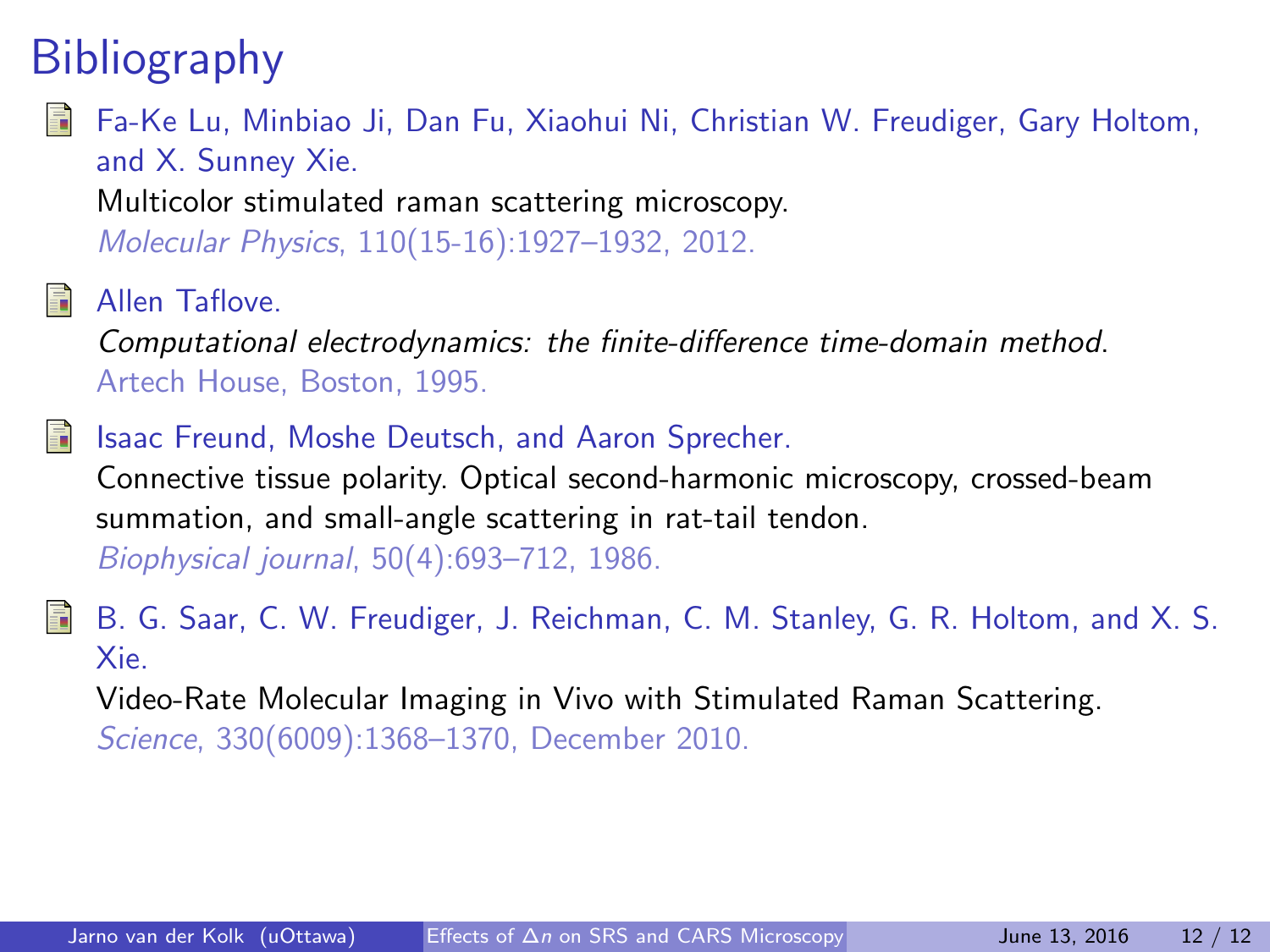## FDTD

 $\boldsymbol{\mathsf{x}}$ 



From direct discretization of

$$
\frac{\partial \vec{D}}{\partial t} = \nabla \times \vec{H}
$$

$$
\frac{\partial \vec{B}}{\partial t} = -\nabla \times \vec{E}
$$

$$
\vec{D} = \epsilon \vec{E}
$$

$$
\vec{B} = \mu \vec{H}
$$

[\[2\]](#page-16-1)Taflove, A. Computational electrodynamics: the finite-difference time-domain method. (Artech House, 1995).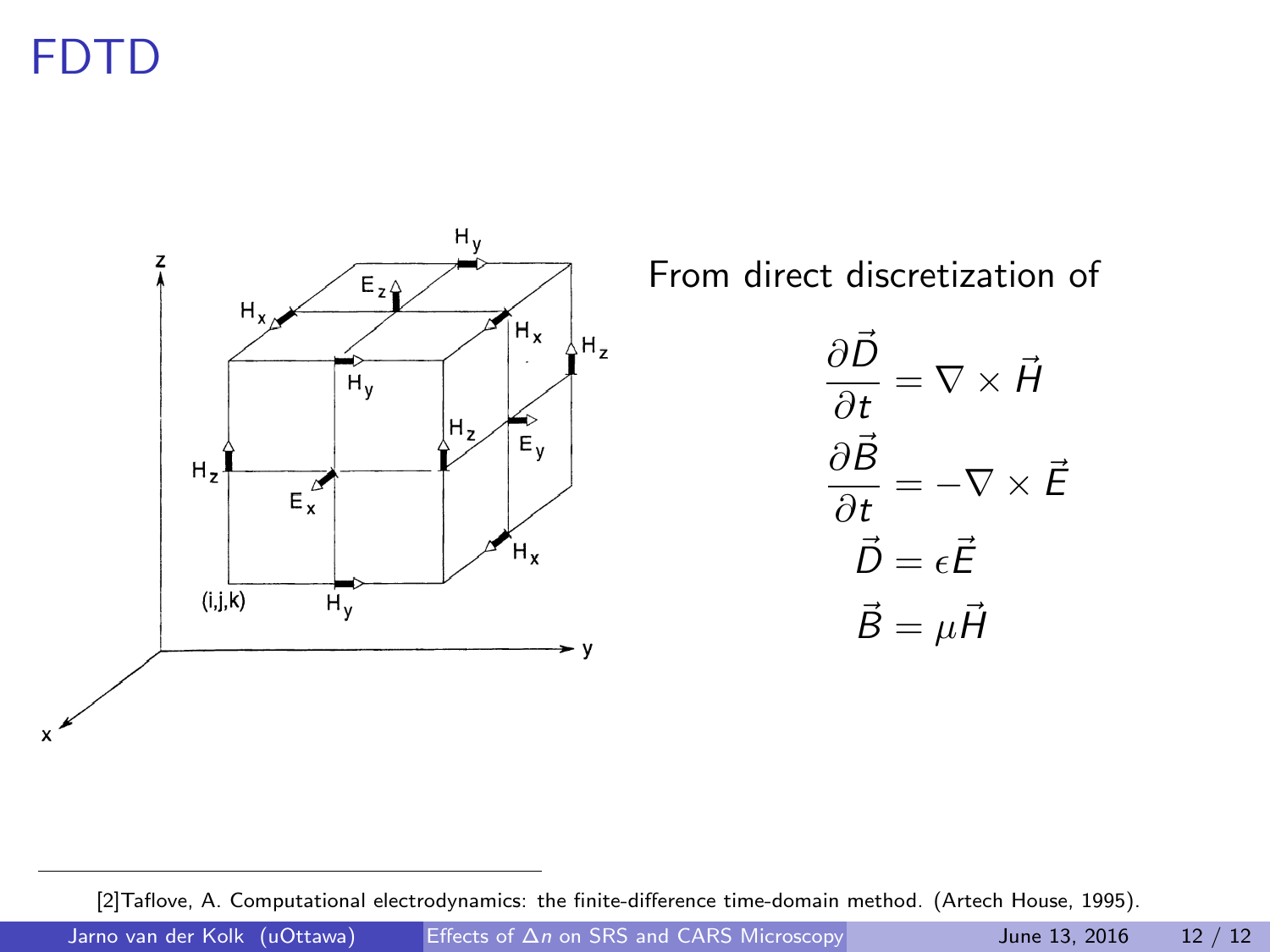### SRS and CARS

- Molecule-specific without labels
- Video-rate
- $\bullet$  3D



Jarno van der Kolk (uOttawa) Effects of ∆n [on SRS and CARS Microscopy](#page-0-0) June 13, 2016 12 / 12

[<sup>\[4\]</sup>](#page-16-2)Saar, B. G. et al. Video-Rate Molecular Imaging in Vivo with Stimulated Raman Scattering. Science 330, 1368–1370  $(2010).$